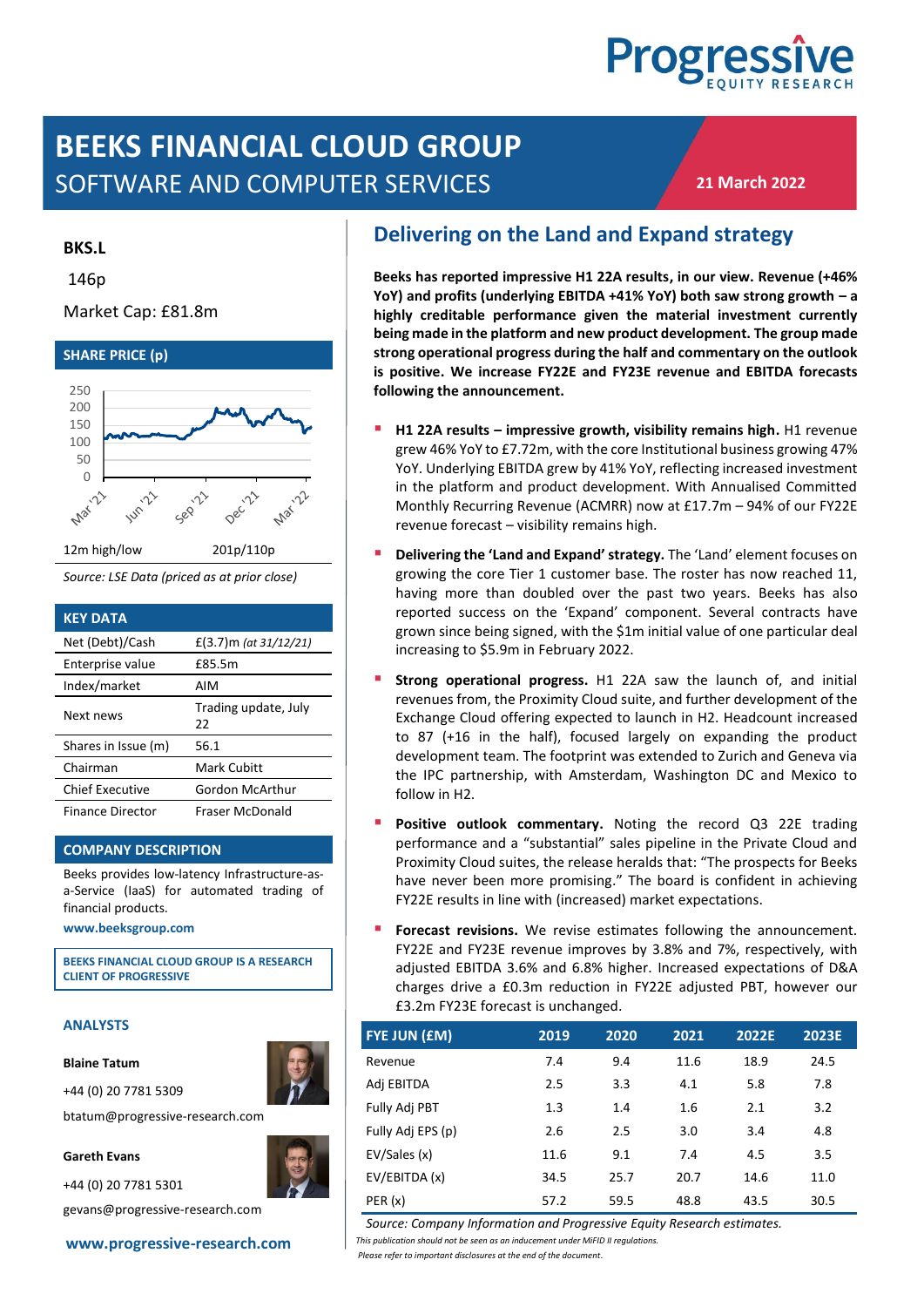

## **H1 22A Performance**

#### **Revenue and visibility**

H1 22A revenue increased by £2.43m to £7.72m, a 46% YoY improvement. The group was organised into three main business segments for revenue purposes during the period: Institutional, Retail (private) and Analytics customers. Institutional revenues, the group's largest business line (84% of total revenue in H1 22A), contributed the bulk of the increase (+£2.08m, +47% YoY). This reflects growth in the Tier 1 customer base and average client spend as management continues to successfully execute the Land and Expand strategy. The group now has 11 Tier 1 customers at various stages of deployment. The Retail business saw a 24% decline in revenue during the half, reflecting ongoing customer churn. Analytics revenues were stable during the period, with the business contributing around 11% of H1 22A revenue and maintenance, and Professional service sales generating the bulk of segmental revenue.

With the bulk of revenue being generated on an ongoing contract basis, recurring revenue remains high, at 89% of the total. With 32% YoY growth in ACMRR to £15.8m during the year, visibility remains high. The release also signals that this metric had risen to £17.7m at 28 February 2022 (94% of our FY22E revenue forecast) following the strong start to the current financial year.

#### **Operating expenses**

Total operating expenses grew by £1.72m in the period to £5.29m. The aggregate cost base was impacted by further investment made into the platform, operations and product development. This was evidenced by the headcount reaching 87, vs 71 at 30 June 2021. As previously flagged, H1 22A also saw expansion of the asset base across the group's expanded data centre footprint, with increased investment in the Proximity Cloud suite, which recorded initial revenue during the half, and the Exchange Cloud suite, which is scheduled to launch in H2 22E. Depreciation & amortisation rose by £0.83m to £2.21m, reflecting the increased investment in fixed assets.

#### **Profitability**

Underlying EBITDA grew by 41% during the period to £2.43m (H1 21A: £1.72m). However, the increased D&A expenses drove an 18% YoY decline in underlying PBT to £0.45m. Clearly, the decline in PBT vs the growth in revenue and EBITDA will disappoint some. However, it is a feature of the business that certain costs – in this case D&A – are recognised in advance of revenues being recorded and profits generated.

H1 22A saw the tax charge remain positive, with the group benefitting from HMRC's 'Super deduction' announced in the 2021 budget and also R&D tax credits. Underlying EPS saw a slight decline in the period at 0.90p (H1 21A: 0.94p).

#### **Cash and financing**

Closing gross debt was £4.8m, vs H1 21A at £1.2m, with the increase largely reflecting an additional drawdown of the RCF with Barclays as well as a new mortgage on Head Office.

The group closed H1 22A with a net debt position of £3.7m, vs net cash of £1.9m in FY 21A.

At £2.23m, operational cash flow saw impressive growth during the period (H1 21A: £1.48m). This was offset by increased capex (+£4.27m vs H1 21A) reflecting investment in new products and the platform. Working capital movements swung to a negative £1.09m, reflecting longer sales cycles. FY21A saw a £2.86m inflow from financing activities.

The net result was a £2.26m cash outflow during the period.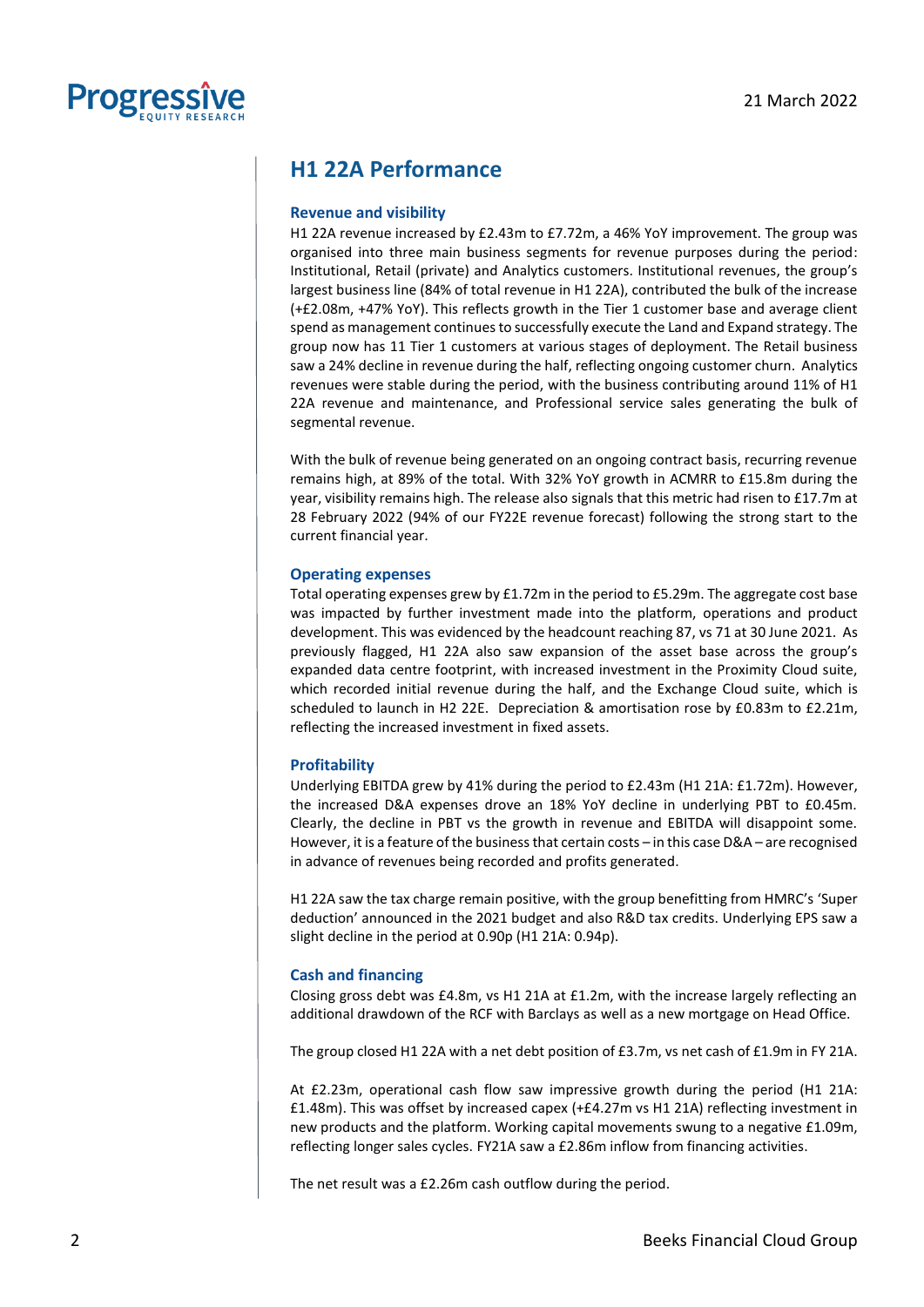

## **Q3 22E: A record trading performance**

The release heralds that Q3 22 was a record trading performance for the group. We note the following highlights:

- In February 2022, the group signed a \$2.2m contract over four years with one of world's largest Foreign Exchange brokers.
- Also in February 2022, a \$2m initial contract over five years with a North American bank was secured via a partner.
- A \$1m initial value of one particular contract increased to \$5.9m in February 2022.
- Q3 has seen the group log a record \$8.3m to date in Total Contracted Value. The Proximity Cloud suite has been the stand-out performer, securing over \$5.2m of new contracts since launch.
- ACMMR increased to £17.7m at the end of February 2022, versus £15.8m at 31 December 2021.

We believe this is a very strong performance. The group continues to record material contract wins with a broadening range of clients, across the globe. Positive commentary on Proximity Cloud is a highlight of the announcement. Having only launched in August 2021, Proximity Cloud has enjoyed a strong start, and we continue to believe that the suite will be a key growth driver for the group.

## **Exchange Cloud to launch in H2 22E**

To recap, Proximity Cloud is the group's highly customisable, pre-configured, low-latency, Internet-As-A-Service (IAAS) trading environment pre-built into a physical cabinet and delivered to customers' in-house data centres in a stand-alone rack. The suite offers an inherent security benefit vs public cloud deployments – it runs on the client's own infrastructure and operates under the care of their own IT team. This is a key USP, in our view, given the typically demanding security requirements of the target Tier 1 customer group.

Beeks has continued to invest in the suite: the next iteration includes additional functionality to its in-built analytics using Grafana-based front-end and enhanced alerting functionality.

Beeks has also developed an extension to Proximity Cloud suite, called Exchange Cloud. Management identified a need from global financial exchanges for a secure, multi-client cloud environment. Via the Beeks Exchange Cloud suite, exchanges can offer end-user cloud compute to their own customers, as well as maintain space for their own internal use if required.

The H1 22A results release confirms that Beeks is in final negotiations with a number of world-leading global exchanges to deploy Exchange Cloud, with one at the Proof-of-Concept (POC) stage.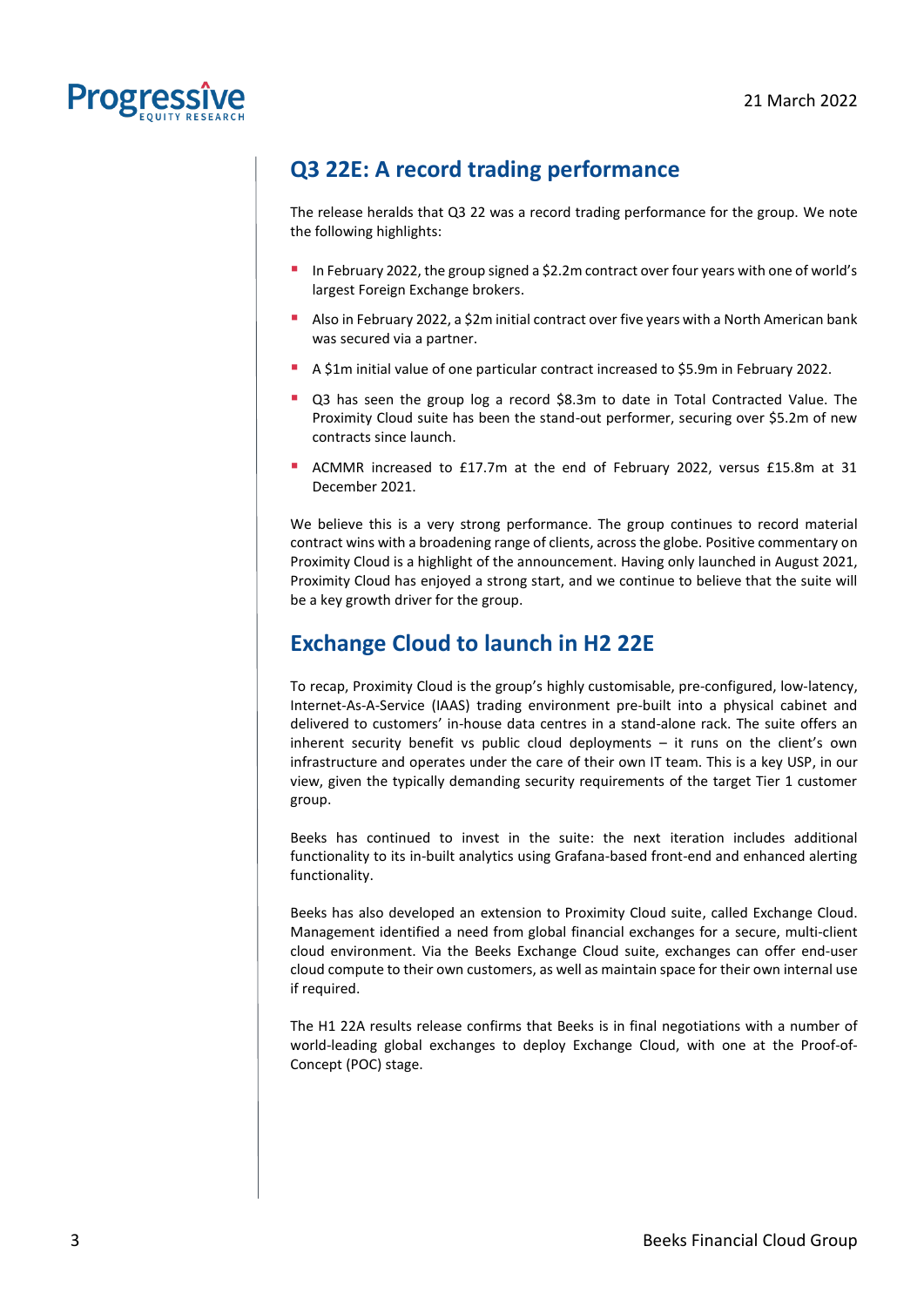

## **Estimate changes**

Having increased our forecasts in early February 2022, we make further upwards adjustments to estimates following the H1 22A results announcement. These are summarised in the following table.

| <b>Beeks Financial Cloud - estimate revisions</b> |              |            |            |              |            |            |
|---------------------------------------------------|--------------|------------|------------|--------------|------------|------------|
|                                                   | <b>FY22E</b> |            |            | <b>FY23E</b> |            |            |
| <b>£m unless stated</b>                           | Old          | <b>New</b> | Change (%) | Old          | <b>New</b> | Change (%) |
| Revenue                                           | 18.2         | 18.9       | 3.8%       | 22.9         | 24.5       | 7.0%       |
| Adj EBITDA                                        | 5.6          | 5.8        | 3.6%       | 7.3          | 7.8        | 6.8%       |
| <b>Fully adj PBT</b>                              | 2.3          | 2.1        | $-8.7%$    | 3.2          | 3.2        | 0.0%       |
| Fully adj EPS (p)                                 | 3.8          | 3.4        | $-10.5%$   | 4.8          | 4.8        | 0.0%       |

*Source: Progressive Equity Research estimates*

- We increase FY22E revenue forecasts by 3.8% to £18.9m and FY23E revenues by 7.0% to £23.7m. Our revised estimates include contributions from the contract extension and Proximity Cloud contracts announced in February 2022.
- Adjusted EBITDA is also increased, at a broadly comparable rate to revenue in both years. Alongside the increase in revenue, we have increased our expectations of investment in the product suite and the platform. Although strategically sensible, this limits the potential for margin expansion in the very near term.
- We have also increased our expectations for depreciation & amortisation charges, reflecting higher levels of investment in the platform and new products. The impact is more notable in FY22E, where our adjusted PBT reduced by 8.7%. Our FY23E adjusted PBT forecast is unchanged.
- **•** Our revised cash flow estimates also reflect increased expectations of ongoing investment. FCF is lower in both years, largely reflecting revised estimates of working capital levels. Following the H1 results, we have also assumed an increase in gross debt. The net result is that we now forecast the group's financial position being c.£6m lower than our previous estimates in both years.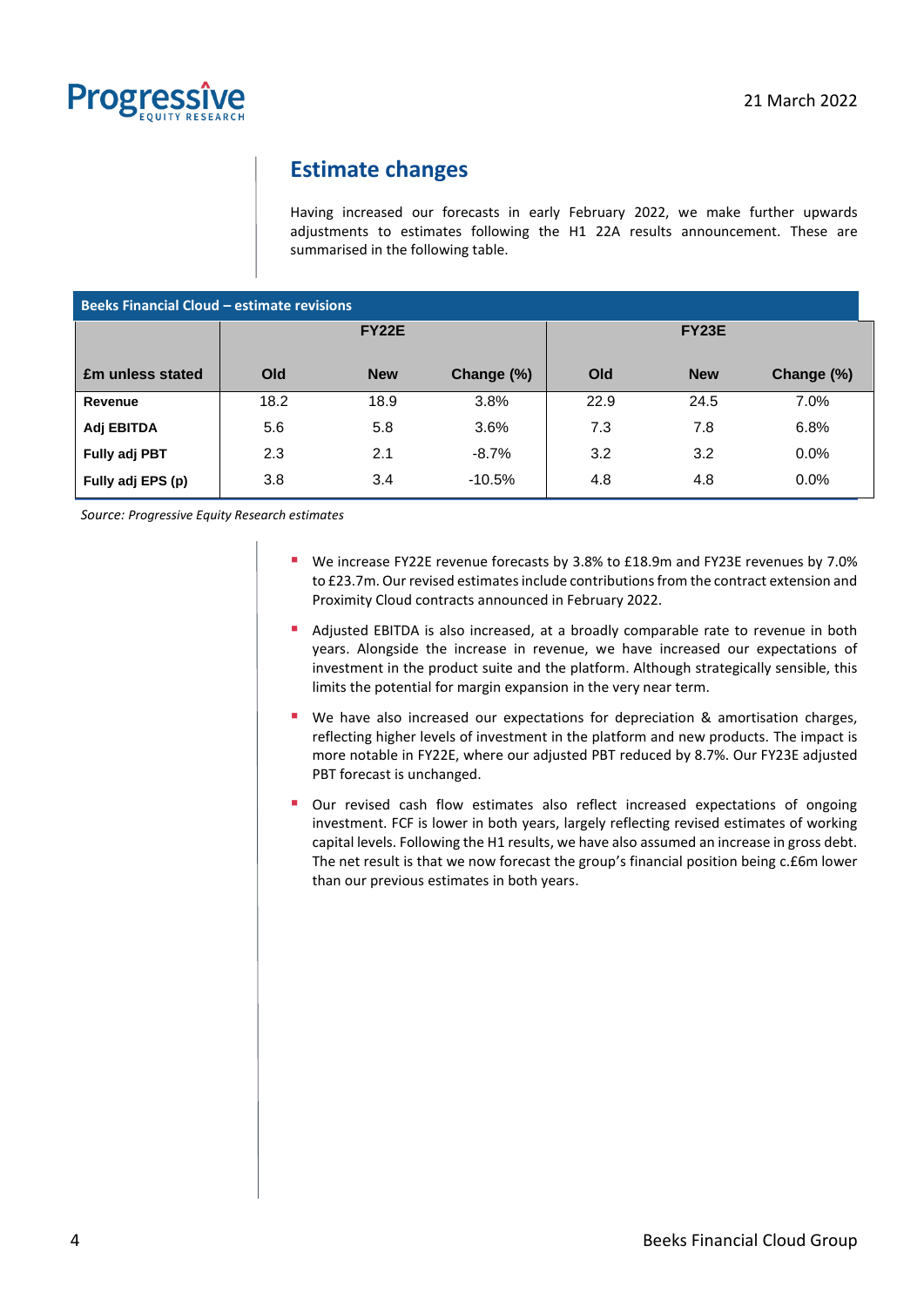

#### **Financial Summary: Beeks Financial Cloud Group**

#### **Year end: June (£m unless shown)**

| <b>PROFIT &amp; LOSS</b>             | 2019   | 2020    | 2021        | 2022E  | 2023E  |
|--------------------------------------|--------|---------|-------------|--------|--------|
| Revenue                              | 7.35   | 9.36    | 11.62       | 18.86  | 24.47  |
| Adj EBITDA                           | 2.48   | 3.33    | 4.14        | 5.85   | 7.76   |
| Adj EBIT                             | 1.50   | 1.18    | 1.67        | 2.54   | 3.54   |
| <b>Reported PBT</b>                  | 1.04   | 0.68    | 1.26        | 1.28   | 2.82   |
| Fully Adj PBT                        | 1.32   | 1.43    | 1.61        | 2.09   | 3.16   |
| <b>NOPAT</b>                         | 1.89   | 1.29    | 1.84        | 2.72   | 3.89   |
| Reported EPS (p)                     | 2.10   | 1.13    | 3.07        | 1.92   | 4.32   |
| Fully Adj EPS (p)                    | 2.55   | 2.45    | 2.99        | 3.36   | 4.79   |
| Dividend per share (p)               | 0.35   | 0.20    | 0.00        | 0.00   | 0.00   |
|                                      |        |         |             |        |        |
| <b>CASH FLOW &amp; BALANCE SHEET</b> | 2019   | 2020    | 2021        | 2022E  | 2023E  |
| Operating cash flow                  | 2.13   | 3.26    | 5.99        | 5.20   | 7.51   |
| Free Cash flow                       | 0.04   | (0.67)  | (1.07)      | (1.95) | (0.29) |
| FCF per share (p)                    | 0.07   | (1.20)  | (1.91)      | (3.49) | (0.52) |
| Acquisitions                         | (1.11) | (0.75)  | (1.02)      | 0.00   | 0.00   |
| Capex                                | (1.66) | (3.54)  | (6.75)      | (6.86) | (6.86) |
| Shares issued                        | 0.00   | 0.00    | 5.01        | 0.00   | 0.00   |
| Net cash flow                        | (0.55) | (0.91)  | 2.42        | (1.95) | (0.29) |
| Overdrafts / borrowings              | (1.32) | (2.18)  | (1.49)      | (7.00) | (7.00) |
| Cash & equivalents                   | 2.34   | 1.43    | 3.37        | 1.42   | 1.12   |
| Net (Debt)/Cash                      | 1.02   | (0.75)  | 1.89        | (5.58) | (5.88) |
|                                      |        |         |             |        |        |
| <b>NAV AND RETURNS</b>               | 2019   | 2020    | 2021        | 2022E  | 2023E  |
| Net asset value                      | 5.63   | 6.72    | 13.77       | 13.81  | 18.07  |
| NAV/share (p)                        | 10.05  | 11.98   | 24.56       | 24.63  | 32.23  |
| Net Tangible Asset Value             | 2.44   | 6.76    | 10.39       | 13.61  | 15.80  |
| NTAV/share (p)                       | 4.35   | 12.05   | 18.54       | 24.29  | 28.20  |
| Average equity                       | 5.24   | 6.17    | 10.24       | 14.82  | 17.56  |
| Post-tax ROE (%)                     | 22.7%  | 21.3%   | 14.0%       | 10.9%  | 11.9%  |
| <b>METRICS</b>                       | 2019   | 2020    | 2021        | 2022E  | 2023E  |
| Revenue growth                       |        | 27.3%   | 24.1%       | 62.4%  | 29.8%  |
| Adj EBITDA growth                    |        | 34.3%   | 24.3%       | 41.3%  | 32.6%  |
| Adj EBIT growth                      |        | (21.5%) | 42.1%       | 52.0%  | 39.3%  |
| Adj PBT growth                       |        | N/A     | 12.1%       | 29.9%  | 51.1%  |
| Adj EPS growth                       |        | N/A     | 22.0%       | 12.3%  | 42.7%  |
| Dividend growth                      |        | (42.9%) | $(100.0\%)$ | N/A    | N/A    |
| Adj EBIT margins                     | 20.4%  | 12.6%   | 14.4%       | 13.5%  | 14.5%  |
| <b>VALUATION</b>                     | 2019   | 2020    | 2021        | 2022E  | 2023E  |
| EV/Sales (x)                         | 11.6   | 9.1     | 7.4         | 4.5    | 3.5    |
| EV/EBITDA (x)                        | 34.5   | 25.7    | 20.7        | 14.6   | 11.0   |
| EV/NOPAT(x)                          | 45.2   | 66.1    | 46.6        | 31.5   | 22.0   |
|                                      | 57.2   | 59.5    | 48.8        | 43.5   |        |
| PER(x)<br>Dividend yield             | 0.2%   | 0.1%    | N/A         | N/A    | 30.5   |
|                                      | 0.1%   |         |             |        | N/A    |
| FCF yield                            |        | (0.8%   | (1.3%)      | (2.4%) | (0.4%  |

*Source: Company information and Progressive Equity Research estimates*